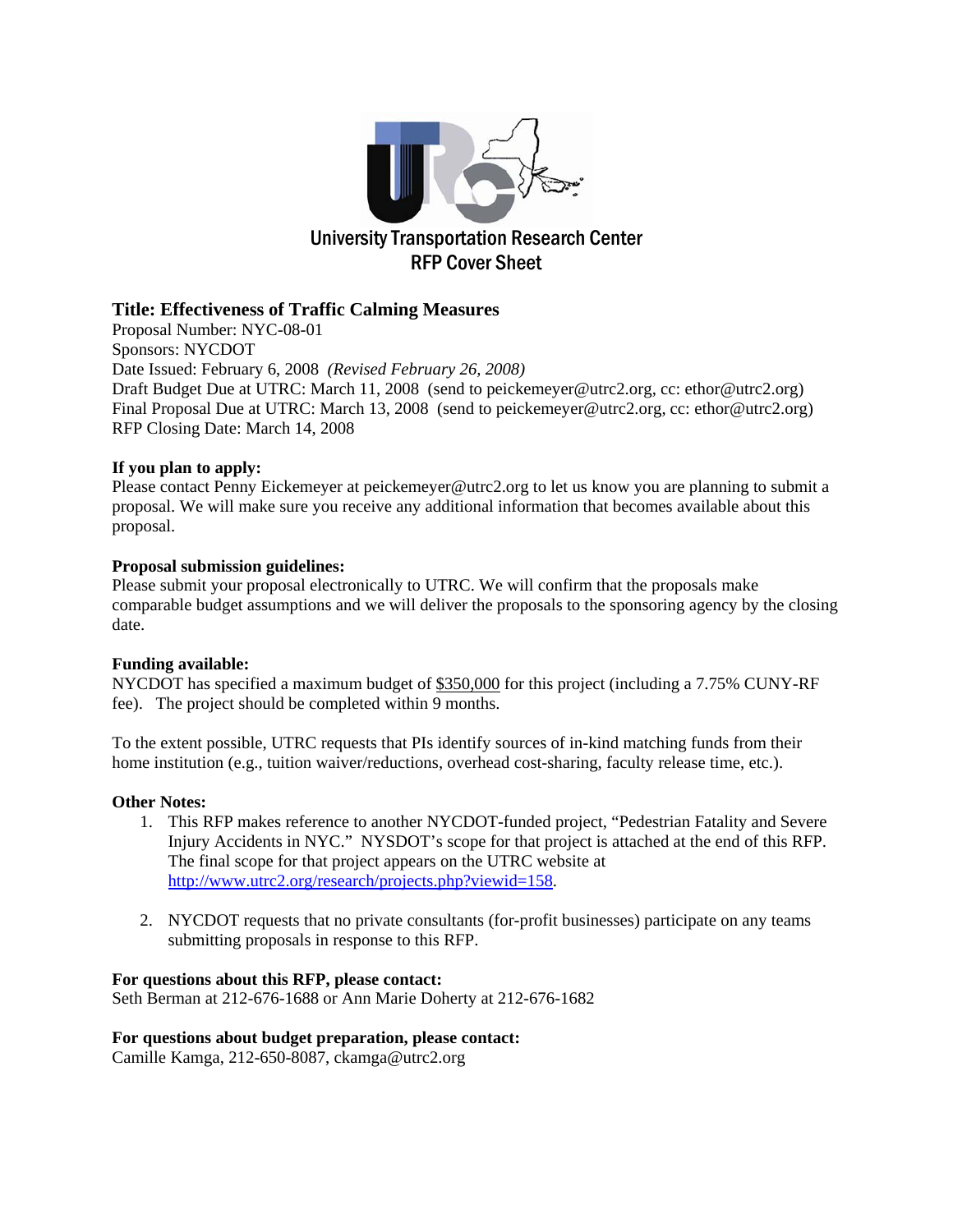## **Effectiveness of Traffic Calming Measures NYC-08-01**

### **Introduction**

Traffic calming and related safety improvement measures can reduce the impact of motorized traffic in urban areas through design and operational changes to roadways. The New York City Department of Transportation (DOT) has implemented numerous traffic calming measures throughout the City. These measures, as well as other treatments in the design and operation of City streets, provide a data set from which to analyze their impacts on traffic safety. To ensure continued success in its effort to reduce traffic fatalities and injuries, DOT requires the ability to obtain greater understanding of the impacts of existing measures and to select the most effective and appropriate measures for future implementation.

### **Goals and Objectives**

The goals of this study are to:

- 1) develop enhanced analytic tools for use by DOT to identify and evaluate safety issues in problematic locations
- 2) determine the safety impacts of recently implemented and new candidate traffic calming measures.

Together, this study will allow DOT to proactively evaluate and address safety conditions in the City.

The first goal will be accomplished by producing enhanced tools for DOT to analyze available crash and traffic data to better identify trends and safety issues in the City. These tools will include a user-friendly methodology for investigating safety issues, by type, mode and other attributes at problematic locations. It will also provide DOT with the ability to present findings in accessible formats.

The second goal will be accomplished by performing an in-depth evaluation to determine the effectiveness of various roadway design and operational measures, including traffic calming and safety measures implemented by DOT in recent years. This study will provide insight into crash histories at various locations where improvements have been made, and at comparable locations without improvements. Conclusions will be drawn about the effectiveness of traffic calming and other safety measures, and the potential benefits of the implementation of new measures.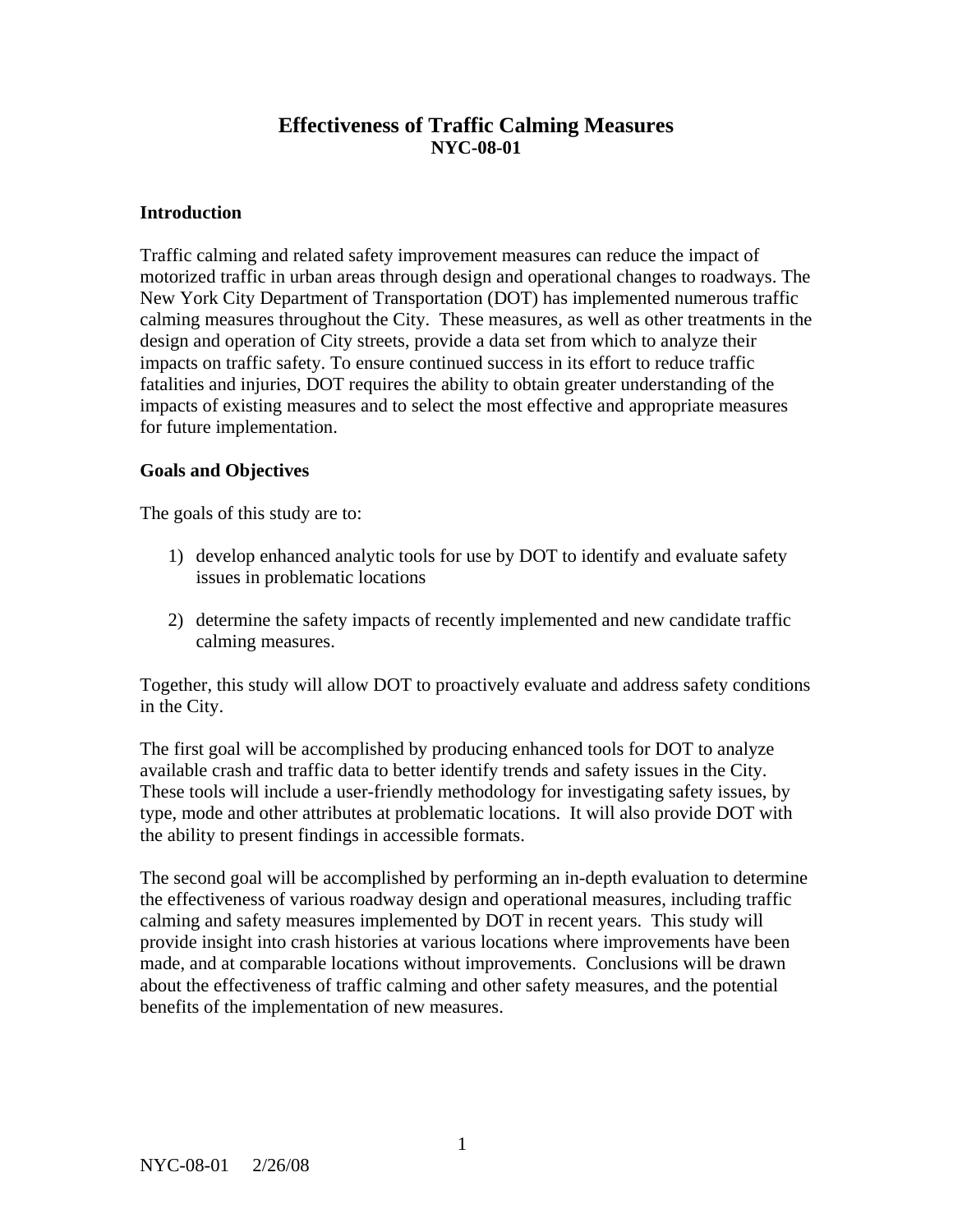#### **Tasks**

#### *1. Literature Review*

A review of existing traffic calming and safety literature will be undertaken to identify roadway design and operational characteristics that have been linked to an improvement in safety for all road users. Jurisdictions with advanced traffic calming programs that may be applicable to this study include London, Copenhagen, Paris, Cambridge (MA), and Portland (OR), as well as many other U.S. and international examples. This task will assist in the identification of roadway characteristics and traffic calming measures for study.

### *2. Identification of Enhanced Analytical Tools*

The study will compile a summary of available sources of data for traffic crashes, traffic operations and implemented traffic calming and related safety measures. It will assess the ability of existing analytical tools utilized by DOT to identify safety issues, as well as build upon proposed analytical tools currently being developed by DOT through an effort currently underway. The study will review DOT's tools used to evaluate and propose new measures to improve safety.

DOT maintains a Traffic Fatality Database whereby DOT is notified by the Accident Investigation Squad (AIS) of the NYPD when all traffic fatalities occur within the City. We receive both the AIS and MV-104 reports for each of these fatality crashes. This data is maintained in an Access database with most of the information contained on these reports included in the database. These statistics are reconciled on a monthly basis with NYPD to ensure that both data sets are consistent.

In addition, DOT receives accident data from NYPD daily, but the fields and information is very limited.

The other source of accident data that is also stored in an Access database is the State's accident data. It is current through 2006. The data is more detailed than the daily NYPD data, but there are still many fields of information not included in the database.

Some of the other tools DOT is currently using are GIS based mapping of crashes and kernel density analysis performed using ARCGIS spatial analyst. This is used to identify clusters of particular types of crashes.

The study will recommend enhancements to DOT's analytical tools. It will recommend a "best practice" method of assessing the safety issues at a given location. These methods should be applicable broadly to intersections, roadways and street networks in New York City. It will identify supplemental sources of data (e.g., *On Star* reports). It should lead to improving DOT's ability to efficiently describe and respond to safety issues, and to assess the safety impacts of proposed measures at a specific location.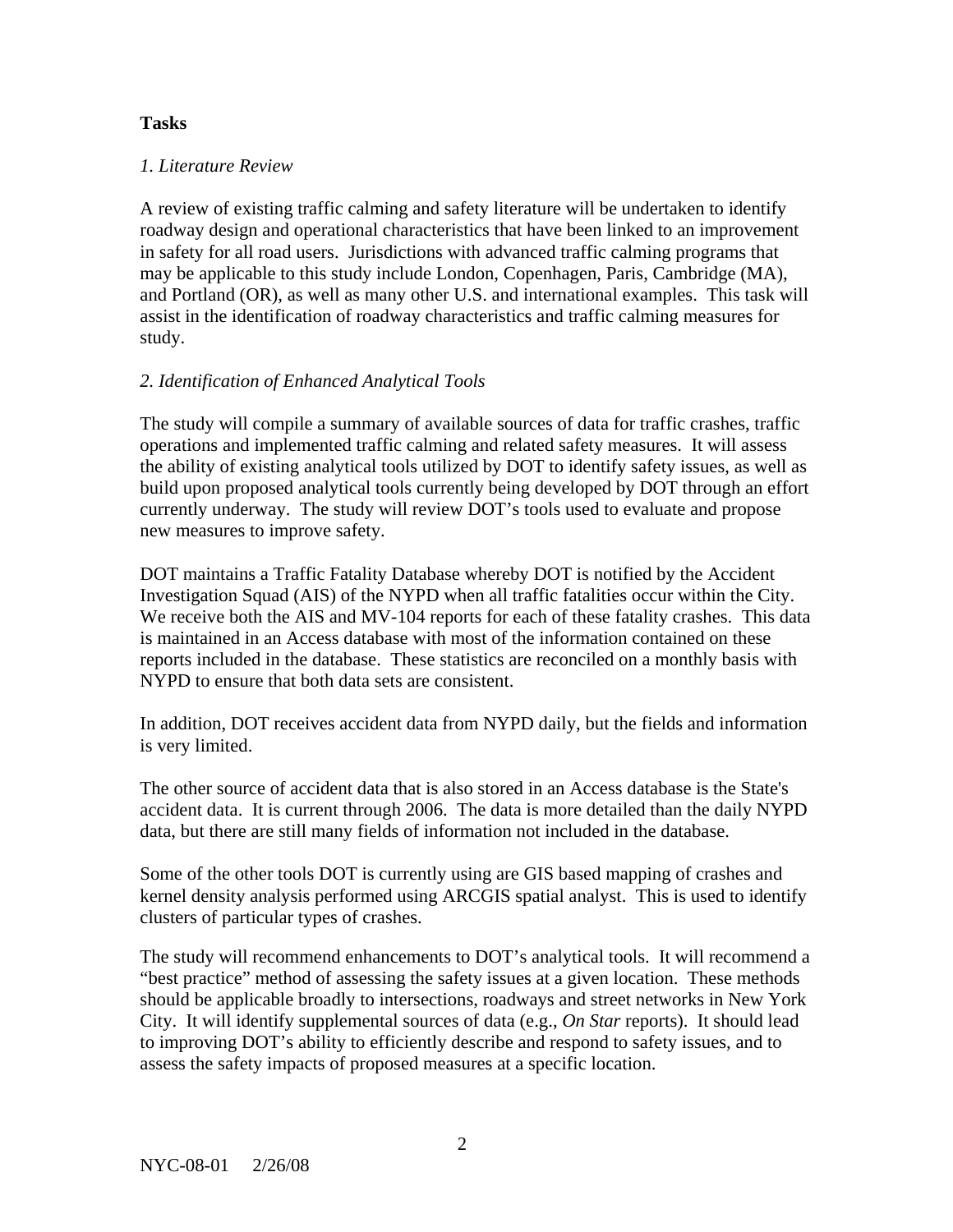In producing analytical tools and collecting information, the study will be coordinated with the Pedestrian Severe Injury and Fatality Study, which is examining all pedestrian severe injury and fatality crashes in New York City for a five-year period, and will be performed for DOT by a research team lead by Dr. Allison de Cerreño *(see attached scope).* The Pedestrian Severe Injury and Fatality study will yield a detailed database of pedestrian severe injury and fatality crashes, with roadway characteristics for crash locations, and will model crash causes, and provide mitigation recommendations.

### *3. Information Collection*

The study will assemble crash, traffic, and roadway characteristic data needed to utilize the recommended enhanced analytical tools. Traffic data to be considered for identifying critical safety issues and effectiveness of traffic calming measures include traffic volume and speed, pedestrian activity and population, truck/bus routes, street operation (oneway/two-way), lane widths and dedicated turn lanes, traffic controls (signals, 2-way and multi-way stops, uncontrolled intersections), distance or time between safe pedestrian crossings, 3-legged to 4-legged or multi-legged intersections, trees/street furnishing, lighting and state of repair.

## *4. Performance Evaluation of Traffic Calming Measures*

Drawing from locations where traffic calming measures have been implemented by DOT and from locations with similar characteristics without having such measures, the study will evaluate the relative effectiveness of various roadway design and operational treatments. The study will recommend the most effective traffic calming measures for minimizing crash rates for various roadway types.

Recent traffic calming measures to be evaluated include but are not limited to:

- separated cycle lanes  $(9^{th}$  Avenue Complete Street between W.14<sup>th</sup> and W.23<sup>rd</sup> Streets in Manhattan)
- road diets (Ninth Street Road Diet in Park Slope, Brooklyn)
- signal progression calming (Court Street,  $8<sup>th</sup>$  Avenue and Prospect Park West in Brooklyn)
- permitted/protected left turns (Ocean Parkway)
- leading pedestrian intervals (LPIs)
- complex-intersection safety improvements (Herald Square, Columbus Circle, Frederick Douglass Circle, Brooklyn's Grand Army Plaza)
- roadway narrowing (actual and effective)
- lane narrowing/channelization
- on-street bicycle lanes
- share-the-road bicycle lane markings
- pedestrian refuges (Queens Boulevard)
- bulbouts/neckdowns
- speed reducers.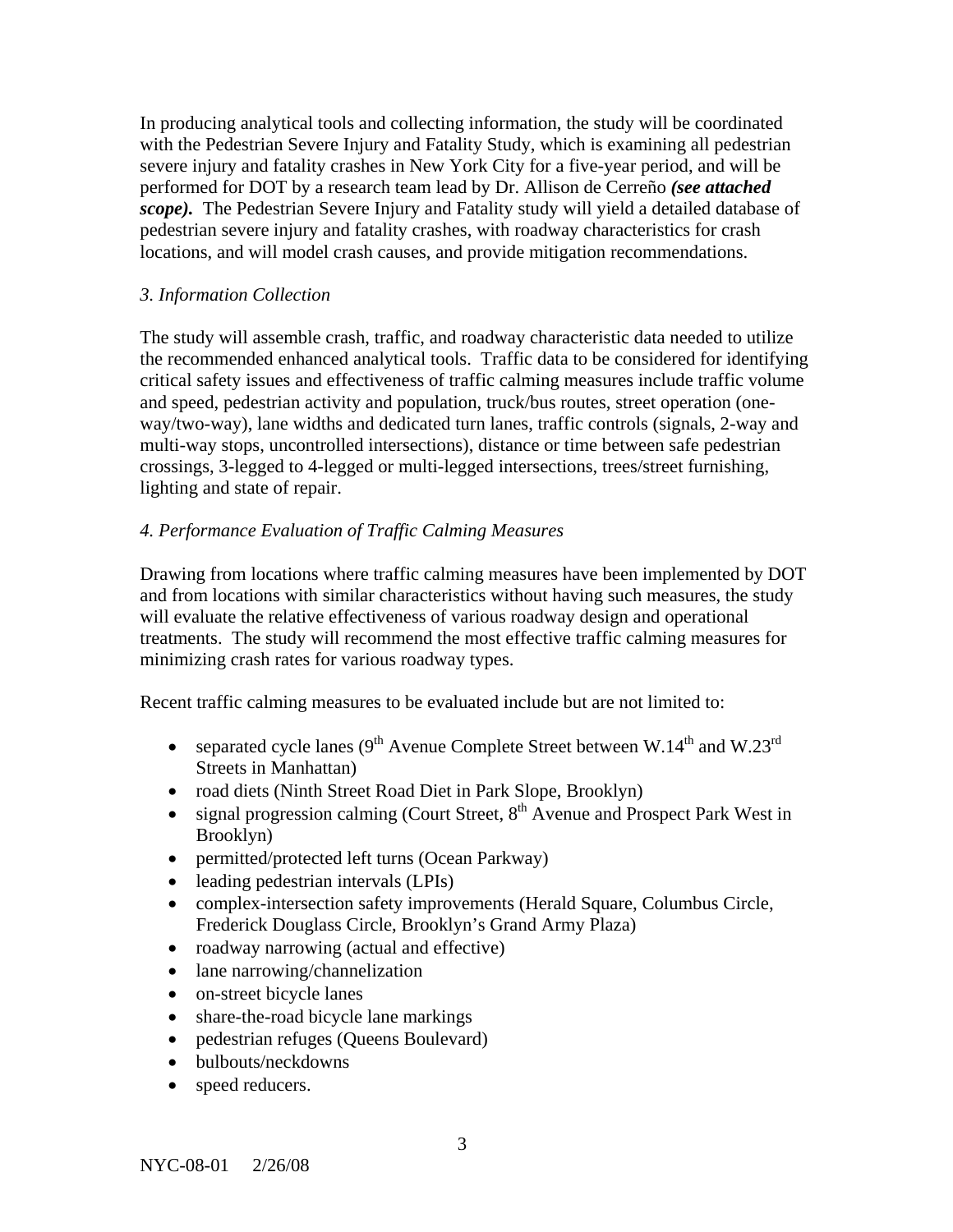A statistically rigorous and comprehensive analysis will study the safety effects of changes in a broad array of roadway characteristics through studies of roadways altered by traffic calming measures. The evaluation of traffic calming measures will be based on crash rates, normalized by appropriate factors such as vehicle or person-miles traveled, exposure rates and total conflicts. Roadway characteristics to be evaluated should include not only those directly related to traffic calming but to other roadway characteristics which may vary among otherwise comparable streets. Possible trip diversions that may affect safety performance might require evaluation of segments of the street network beyond individual roadways.

This comprehensive analysis should include various statistical tests, such as the t-test, Ftest, Chi-square test, and linear and non-linear regression models, as appropriate, to measure significant variation, linearity, and effectiveness of the studied characteristics. Where a statistical model is constructed, it should include statistical components that test whether the observed variations in crash rate, due to operational and design characteristics, are statistically significant.

Using an annual or monthly time-series set of crash data, the study will construct "before" and "after" comparisons of crash rates for appropriate periods. These "before" and "after" crash histories will be analyzed by mode, type and severity of injury, contributing factors, roadway characteristics, land use and any other relevant characteristics. Historical patterns will be identified, tested and summarized. Traffic calming could be evaluated against the performance of other roadways with similar characteristics, but lacking the safety measure under study.

These evaluations should answer the following questions:

- 1. Which types and modes of crashes can be reduced with each improvement type, and which contributing factors are mitigated by each measure?
- 2. How effective is each type of traffic calming measure at reducing fatality crashes, severe injury crashes, total injury crashes and total crashes, normalized as appropriate?

The evaluation of traffic calming measures will be based on variation among roadways. Performance of the study facility may be compared to the performance of other roadways with similar characteristics, but lacking the safety measure under study. One varying characteristic will be used to evaluate the safety effects of the varying characteristic. For example, one-way and two-way streets of comparable width, modes, vehicular and pedestrian volume and surrounding land use may be selected to test the safety effects of operational direction.

Appropriate statistical models will be constructed to explain variation in crash histories in terms of varying operational and design characteristics, among roadways with otherwise similar characteristics.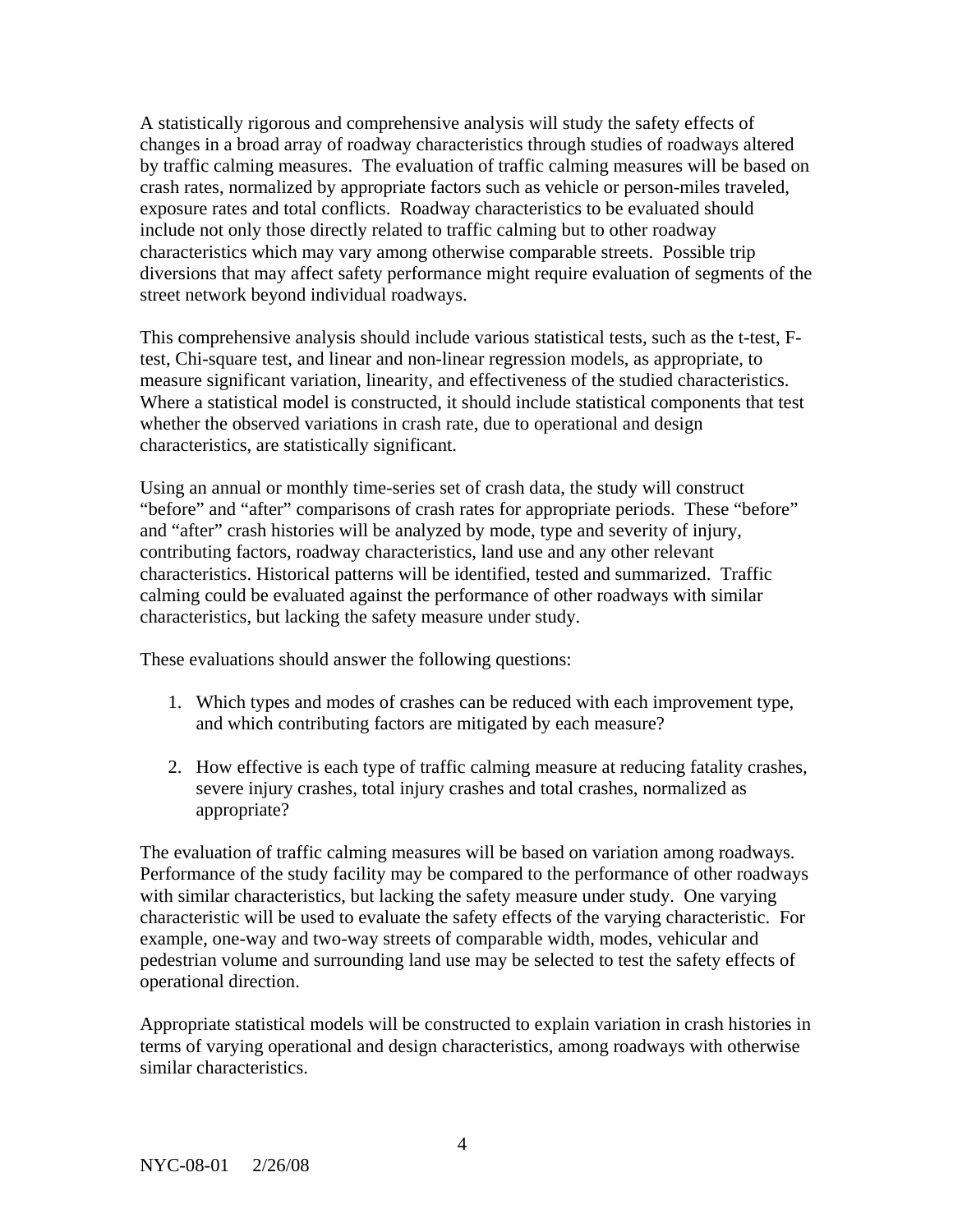This evaluation should answer the following questions. Among similar roadways with a variety of configurations, which is the safest? Which types of crashes, with victims in which mode, are reduced or increased by each roadway design or operational characteristic?

Some implementation types can be studied by both of the methods outlined above comparison of "after" to "before" conditions, and comparison to similar roadways without the characteristic under study.

The evaluation of some traffic calming measures may require the evaluation of a portion of the network beyond the location in question. For example, it may be desirable to evaluate the safety effects of a left-turn restriction by including crash histories of adjacent roadways or intersections on which left turns are expected to shift.

Specific traffic calming measures, such as speed reducers and roadway characteristics such as lane width, have hundreds of potential study locations. Such measures should be assessed on the largest scale practical.

### 4. *Final Products*

This study will produce a software package or set of tools with which DOT can analyze the safety effects of its traffic calming measures in the future. This software package should be simple, user-friendly and compatible with an updatable crash history database. It will allow DOT to efficiently analyze the safety performance of a facility, project, or program.

A geocoded crash history database with key crash attributes will be compatible with existing data sources, future TRACS implementation and other applicable data sources. An attractive, easily comprehensible software interface will be programmed to allow the public to access this database and generate simple visual displays of safety information, as through maps, graphs or charts and made accessible to the public via the DOT website.

A final report and/or presentation will explain all methods, findings, and recommendations, including the most effective traffic calming measures for various roadway characteristics, and the safety evaluation tools described above.

#### 5. *Evaluation Criteria*

An evaluation committee will review and score all proposals pursuant to the criteria described below. DOT reserves the right to interview proposers and visit their offices for the purpose of clarifying their proposals, after which their initial scores may be reevaluated. Proposers will be ranked in accordance with their scores, and the proposer with the highest score will be awarded the project.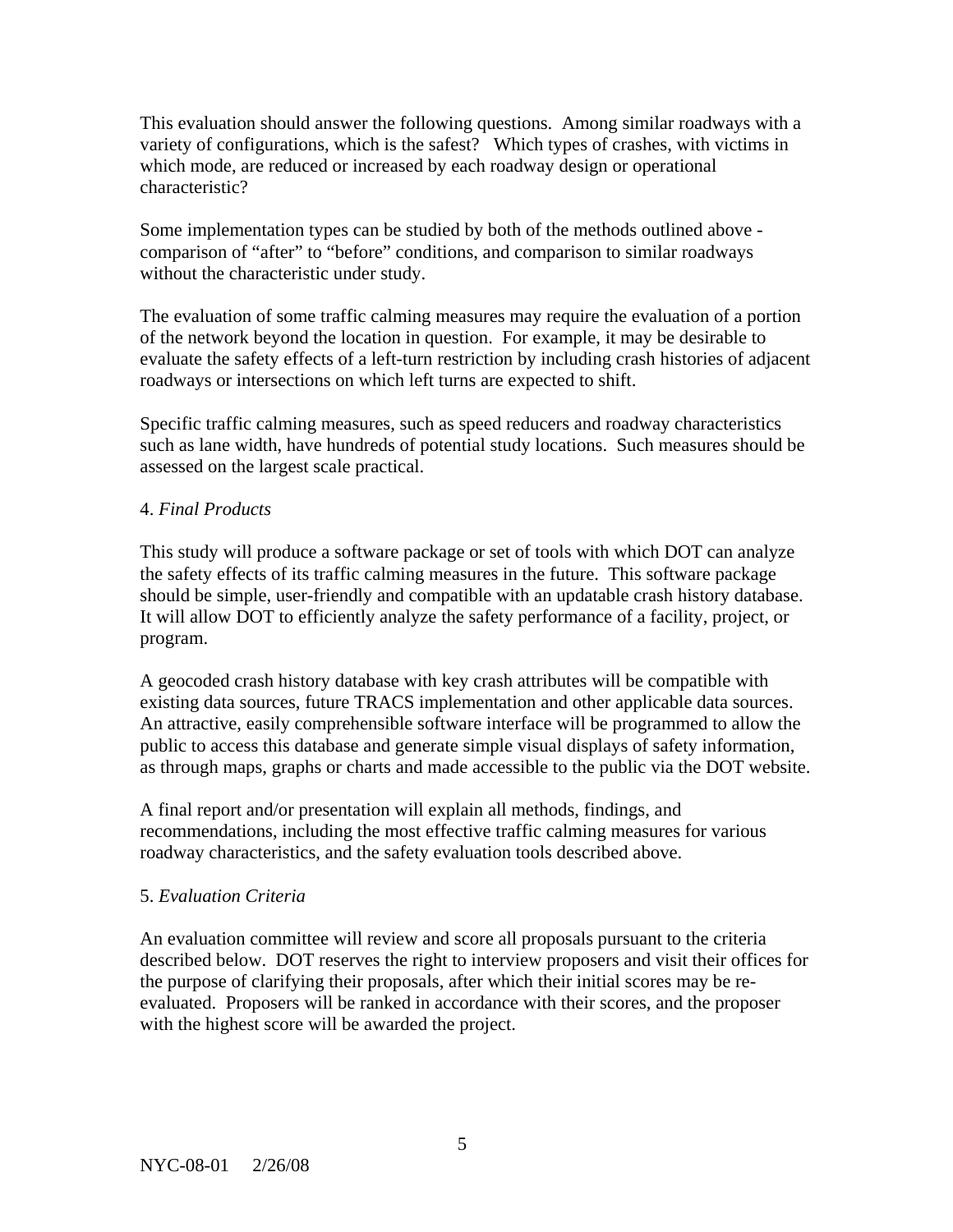The Evaluation Criteria shall be as follows:

- 1. Quality & Relevance of Prior Experience (Weighted 40%)
	- a. Proposed Staff: Demonstrated experience and qualification in traffic engineering, traffic calming, statistical analysis and presentation of findings.
- 2. Quality of Proposal (Weighted 55%)
	- a. Overall Project: Understanding reasonableness and coherence of overall approach including understanding of project scope and requirements reflected in the work plan
	- b. Approach: Clearly defined functions of all project staff members. Reasonable and coherent work plan or schedule detailing how the approach that will be taken to achieve the project objective. Consistency in the supporting documentation.
	- c. Innovation: Utilization of innovative techniques to address the project issues and advance analytical capabilities.
- 3. Workload-Staff Availability (Weighted 5%)

#### **Proposal Instructions**

Proposals should be submitted electronically. They should include:

- Approach
- Methodology
- Statements of the qualifications of research team relevant to this topic;
- A budget, timeline and personnel for each task (total project timeline should not exceed 9 months).
- An overall budget that specifies level of effort for each member of the research team, as well as other direct and indirect costs (total project budget should not exceed \$350,000 in funding from NYCDOT).

Questions should be directed to Seth Berman at 212-676-1688 or Ann Marie Doherty at 212-676-1682.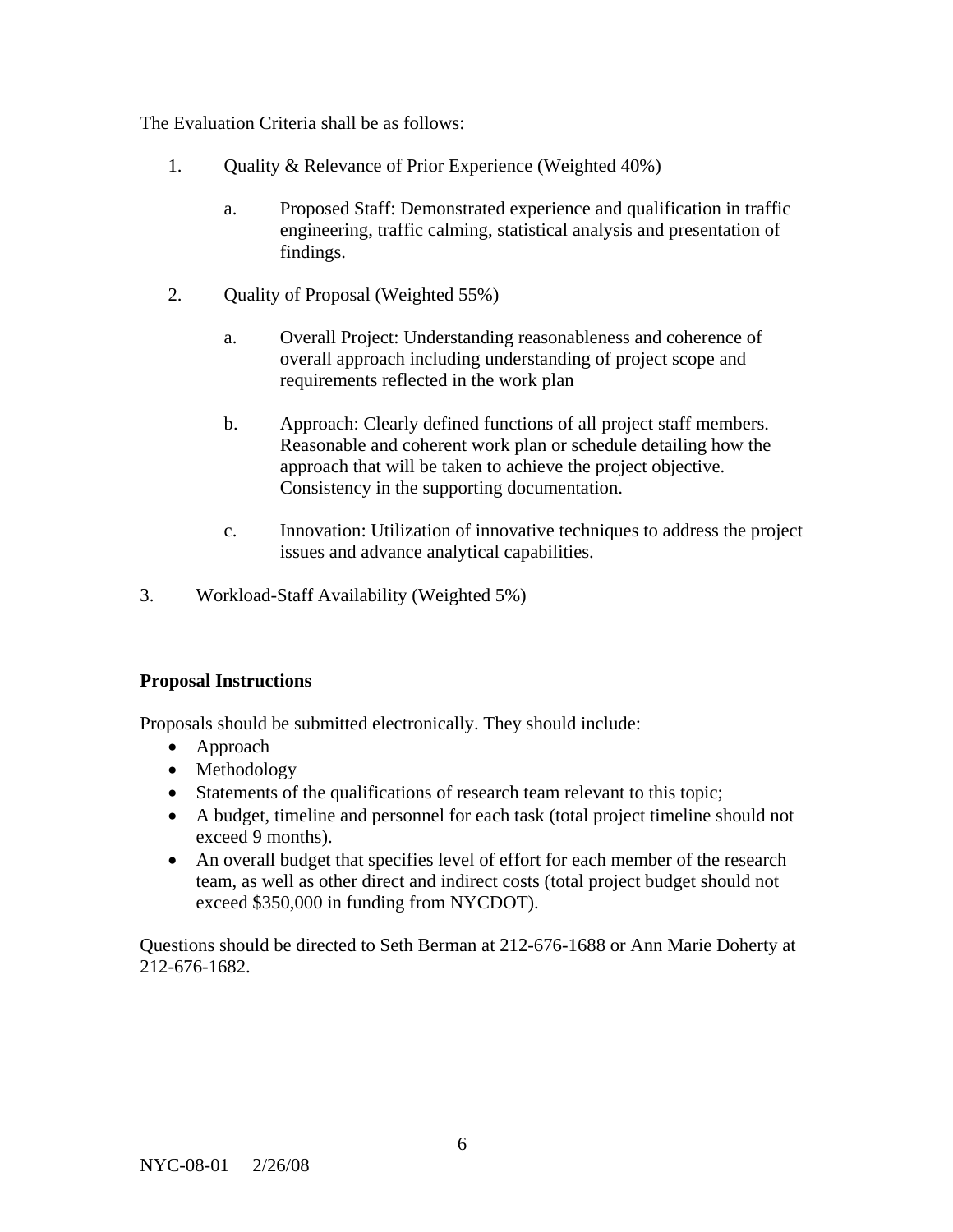# **Pedestrian Fatality and Severe Injury Accidents in New York City**  *NYC-07-01*

## *Task 1: Compile Data*  **Deliverables: Amended crash database Roadway/intersection characteristics database All other datasets compiled**

The following sources will be used to compile pedestrian fatality and severe injury information, and roadway characteristics:

### Fatalities

To describe traffic-related pedestrian fatalities, all New York Police Department (NYPD) MV-104 reports and Accident Investigation Squad (AIS) reports will be reviewed in addition to the Safe Team data and reports by NYCDOT's Safety Education Division, and all known pedestrian deaths will be included. The primary data source for the pedestrian fatality data will be NYC DOT's fatality database.

For this study, reconciled deaths from 2002 to 2006 will be cross-referenced with death certificates maintained by the Department of Health and Mental Hygiene to confirm the cause of deaths and to identify any additional traffic-related fatalities. All fatalities with an underlying cause of death indicating that the person was a pedestrian will be included based on International Classification of Disease (ICD) codes.

#### Severe Injuries

Information on Pedestrian severe crashes will be obtained from the New York State Department of Transportation (NYSDOT) Safety Information Management System (SMS), which compiles data from AIS reports submitted to the NYS Department of Motor Vehicles (NYSDMV) by NYPD. For this study, severe pedestrian injuries for the most recent five years of available data will be analyzed. Severe (but not fatal) pedestrian injuries are defined by NYSDMV as injuries that require the pedestrian to be taken to a hospital. Severe injuries include amputations, concussions, internal bleeding, severe burns, fractures and dislocation. NYSDMV only stores information on severe pedestrian injuries that are associated with a motor vehicle or bicycle crash.

#### Roadway Characteristics

Roadway/intersection characteristic data will be compiled from multiple sources, including existing NYCDOT traffic volumes, aerial photographs, field visits, EIS reports, and other available data sources. This data will be compiled into a database containing all relevant characteristics for each intersection/roadway involved in a crash as well as a stratified sample of non-crash intersections. See Appendix I for a suggested list of roadway characteristics. A final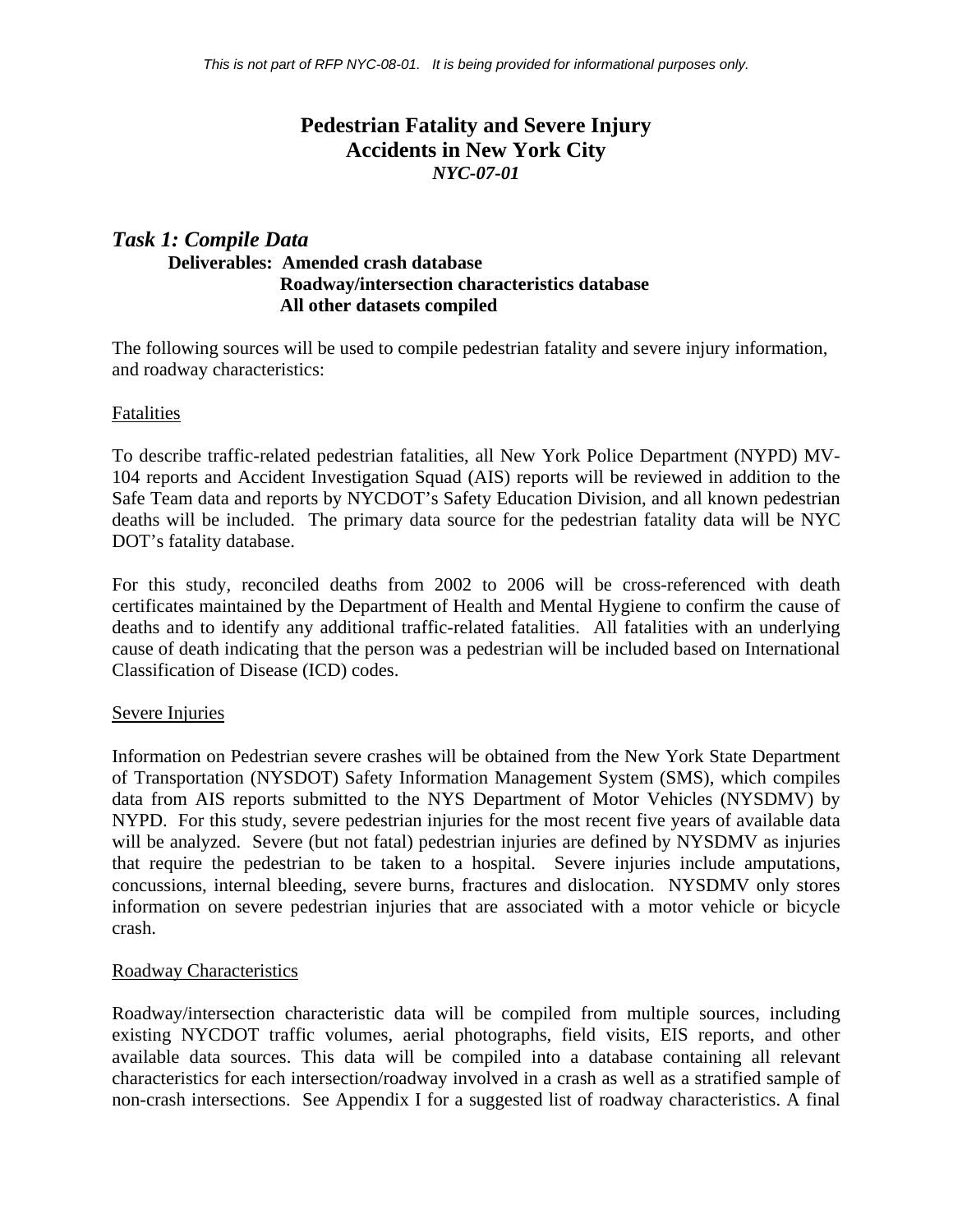list of roadway characteristics will be developed by NYCDOT in conjunction with the research team.

## *Task 2: Analysis*   **Deliverables: Tables: frequency of accident types by crash factors Tables/matrices: frequency of accident types by intersection type GIS maps to explain findings, incl. crashes by type and age GIS maps of high-crash locations, by type, age and other crash factors Expanded datasets**

To develop a correlation between accident type and intersection type/corridor type, the team will conduct a comprehensive analysis of factors contributing to pedestrian crashes.

The crash data to be analyzed shall include the cause of collisions, descriptive information of pedestrian victims and drivers, detailed roadway characteristics, location, and time of day, and season in which each crash occurred. This information, drawn from the datasets compiled in Task #1, will include graphs, charts, accident diagrams and detailed GIS maps to determine trends and correlations, which will be produced and included in the final report. All databases and datasets produced will be submitted to DOT.

In addition to the traffic-related factors that contributed to the accidents, contributing behavioral and land use factors will be examined. Contributing factors could include environmental causes, vehicular malfunctions, or human errors such as driver or pedestrian inattention, alcohol level of the driver or pedestrian, failure to yield, speeding, disregard for traffic controls by the driver or pedestrian, or crossing into the path of a pedestrian. Pedestrian behavior will also be examined and factors such as time of day or month of the year will be analyzed.

GIS maps will be produced to determine if "accident clusters" or specific accident types occur in the vicinity of specific uses such as schools, senior centers, public facilities, transit terminals or high activity generators. The GIS analysis should be performed both on a corridor (linear) and area/radius (circular) basis. High accident locations (citywide and by borough) will be identified and mapped as shown in attached examples. Locations of specific crash types and injuries with specific causes will be mapped as needed to explain findings. For high-crash locations, maps will also address the time of day of crashes, age of victims, and other crash factors.

 Traffic data and pedestrian volumes will be collected to determine accident rates based on the level of activity at selected locations. The Department will assemble its current reports and other data that it has collected and provide this information to the consultant. Any additional data collection required for the study shall be submitted to the Department and if approved, the plan will be funded by the Department.

Roadway characteristics, specifically at these high accident locations, will be examined as well. Functional classification, roadway width, one- or two-way streets, vehicle volume, traffic controls, and curbside regulation will all be analyzed to determine contributing factors at the specific locations. If sufficient data is available, the statistical significance and magnitude of these contributing factors will be assessed to develop citywide estimates for contributing factor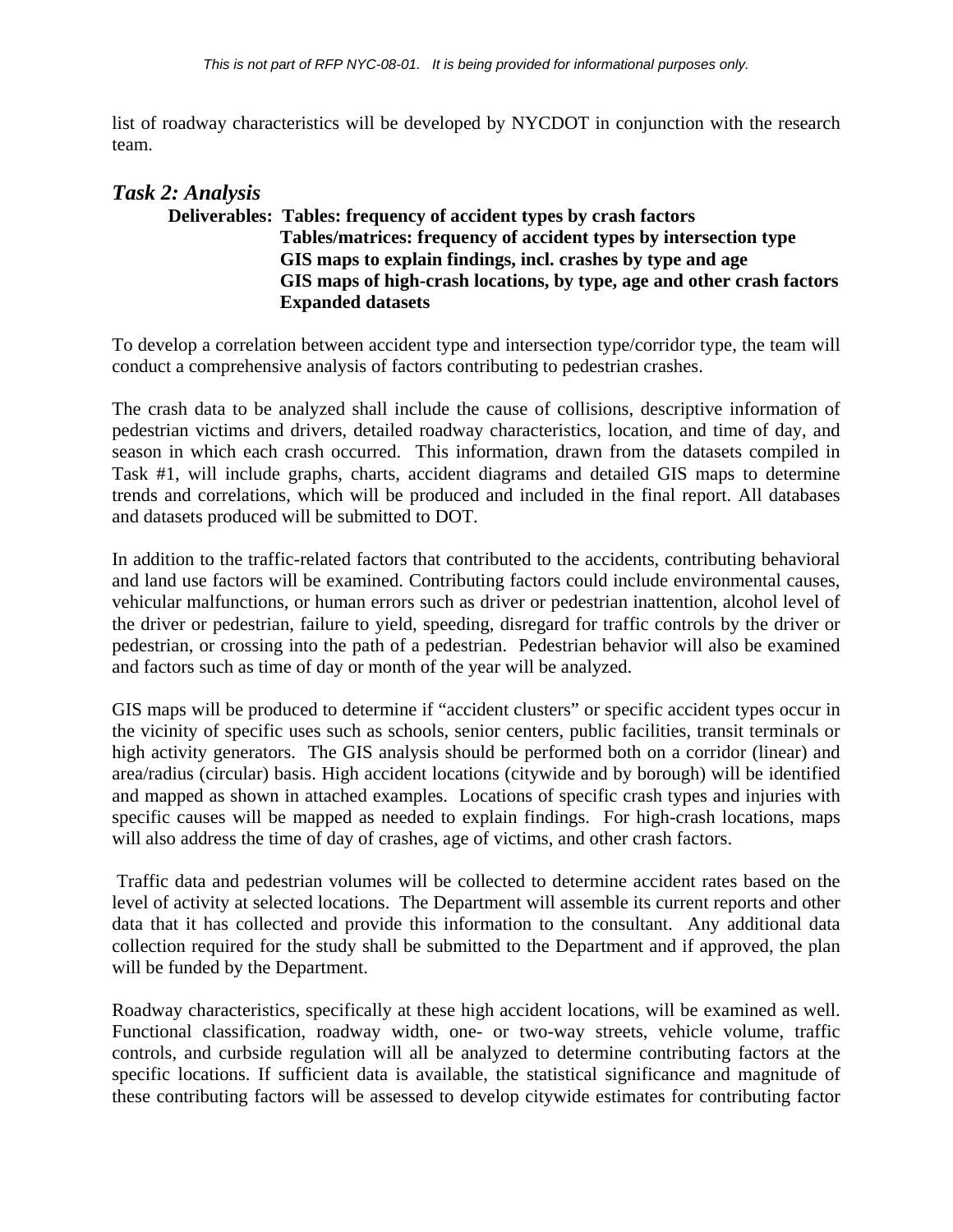magnitudes. This analysis will be performed by intersection type, since the magnitude of crash factors may vary by intersection type.

The factors to be evaluated are in the categories are enumerated in further detail in Appendix I. A final list of roadway characteristics will be developed by NYCDOT in conjunction with the research team.

The analysis will examine the accident tables from the fatal database and MV-104 police reports to determine "contributing factors" associated with the driver, the pedestrian or both the driver and pedestrian involved in the accident In cases where "contributing factors" are unknown or not indicated by the police officer, in the "contributing factors" field or the "pedestrian action" field, the narrative of the MV-104 and the AIS reports will be examined to determine the causes of the fatality. Information that can be obtained about the pedestrian and driver (such as age, gender, address, and in the case of motorists, driving history and previous violations) should be used to see if there are any patterns that can help inform the department's education and outreach efforts".

# *Task 3: Crash Cause Modeling*

**Deliverables: Graphs, incl. crash frequency by intersection List of outlying intersections and corridors Explanatory value of each crash factor by intersection type Explanatory value of each crash factor by corridor type Table: Crash type frequency by corridor type All datasets produced** 

This task will provide the Department with technical analysis evaluating the effectiveness of programs and countermeasures designed for pedestrian safety. Using the crash type and crash factor data compiled for Task #1, the research team will develop a regression or other statistical model to explain variation in the crash rate among intersections and corridors.

Characteristics (volume, width, functional classification, vehicle classification) of roadways vary widely and the frequency and severity of accidents is expected to vary accordingly. However, within a group of similar roads or intersections, crash rates are expected to vary based on controllable characteristics relevant to the Department's engineering and education efforts, as well as other characteristics outside the Department's control. .

The researchers will model the crash rate for each intersection type on the basis of factors obtained from Task #1. These factors will be grouped into engineering factors, education factors, and other factors based on the relevance of each factor to engineering or education efforts. Other variables (e.g. demographics) will also be included in the analysis. Each input factor will explain some portion of the variation among similar intersections. The explanatory value of each factor, and each group of factors, will be reported for each intersection type. The outlying members of each dataset will also be reported. (e.g. among two-way streets meeting one-way streets, engineering factors such as road width accounted for x% of the variation, while education factors such as red-light running or crossing against the signal accounted for y%, and the remaining variation was due to other variables outside the Department's control. The